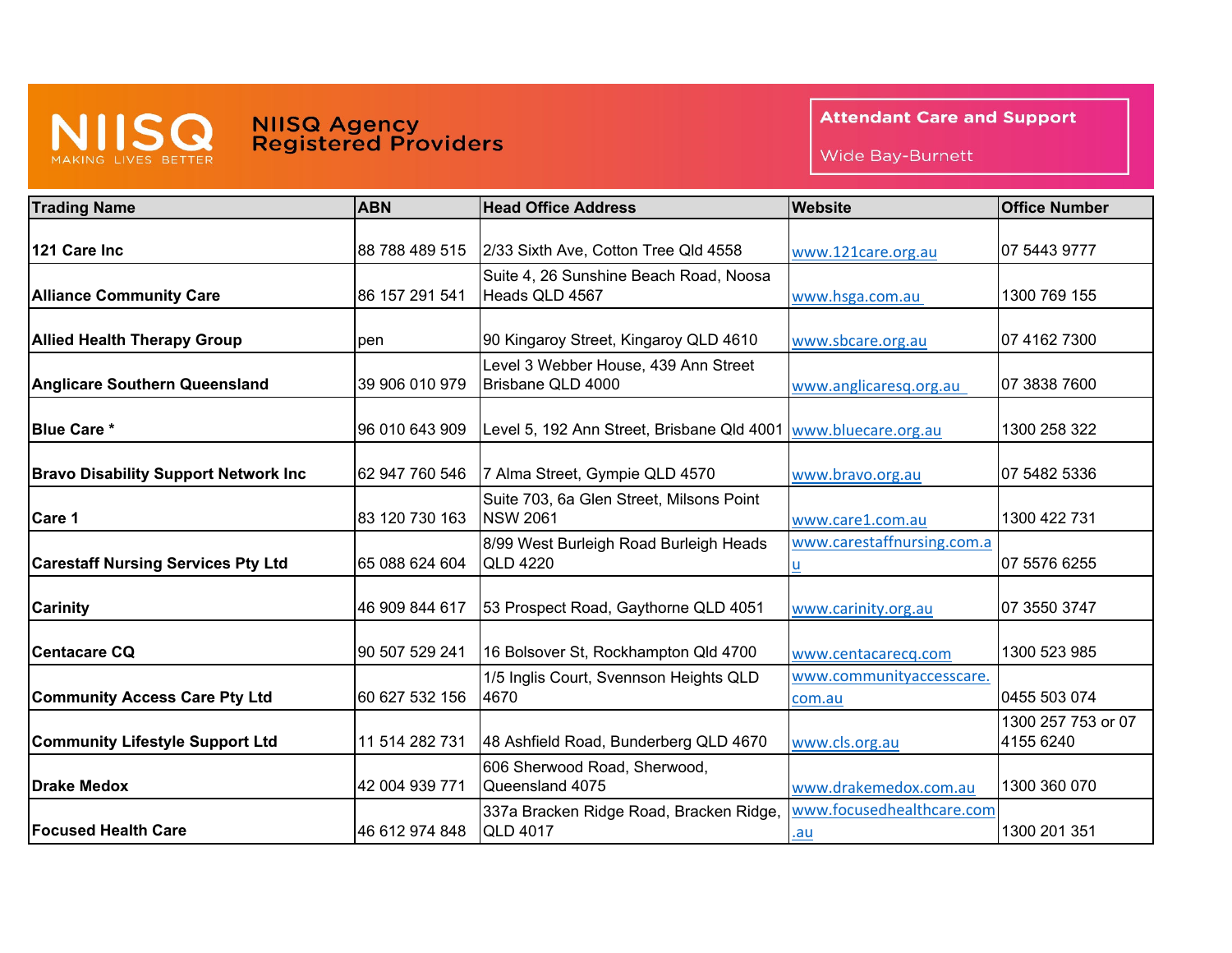|                                                  |                | Level 1, 100 Ipswich Road, Woolloongabba                  | www.healthcareaustralia.co                                            |              |
|--------------------------------------------------|----------------|-----------------------------------------------------------|-----------------------------------------------------------------------|--------------|
| <b>Health Care Australia</b>                     | 95 108 180 589 | <b>QLD 4102</b>                                           | m.au                                                                  | 1300 422 247 |
| <b>Health N Home Pty Ltd</b>                     | 23 140 988 549 | 6 Mountview Court, Highfields QLD 4352                    | www.healthnhome.com.au                                                | 0408 993 259 |
| <b>Heart 2 Heart Disability Services</b>         | 74 553 137 240 |                                                           | www.heart2heart.com.au                                                | 07 4179 0111 |
| <b>Holistic Nursing Solutions (HNS)</b>          | 37 605 658 893 | Unit 3/7 Dover Drive, Burleigh Heads QLD<br>4217          | www.holisticnursingsolution<br>s.com.au                               | 07 5677 0153 |
| Home Care Assistance Sunshine Coast              | 95 613 467 084 | 5/9 Bulcock Street, Caloundra QLD 4551                    | www.homecareassistancesu<br>nshinecoast.com.au                        | 07 5491 6888 |
| <b>Home Care Australia</b>                       | 12 151 267 319 | 2/3 Mountbatten Avenue, Main Beach QLD<br>4217            | www.homecareaustralia.co<br>m.au                                      | 1300 769 620 |
| <b>Home Caring Sunshine Coast</b>                | 21 633 201 911 | 1/3 Woomba Place, Mooloolaba QLD 4557                     | www.homecaringsunshineco<br>ast.com.au                                | 07 5479 3073 |
| Home Instead Senior Care Maroochydore<br>& Noosa | 67 611 951 896 | 4/66 Duporth Avenue, Maroochydore QLD<br>4558             | www.homeinstead.com.au                                                | 07 5443 3562 |
| <b>Interact Australia</b>                        | 47 072 232 083 | Level 5/269 Wickham Street, Fortitude<br>Valley, QLD 4006 | www.interact.com.au                                                   | 1300 388 873 |
| <b>Just Better Care Sunshine Coast</b>           | 50 161 454 860 | 2/2 Coora Crescent Currimundi QLD 4551                    | www.justbettercare.com/su<br>nshine-coast/home                        | 07 5353 5111 |
| <b>LiveBetter</b>                                | 13 160 259 512 | 129-131 Byng Street, Orange NSW 2800                      | www.livebetter.org.au                                                 | 1800 580 580 |
| <b>North Burnett Care</b>                        | 15 447 329 196 | 90 Kingaroy Street, Kingaroy QLD 4610                     | www.sbcare.org.au                                                     | 07 4162 7300 |
| Open Minds Australia Ltd                         | 19 009 687 030 | 66 Annerley Road, Woolloongabba, QLD<br>4102              | www.openminds.org.au                                                  | 1300 673 664 |
| <b>Queensland Pan Management Services</b>        | 15 447 329 196 | 90 Kingaroy Street, Kingaroy QLD 4610                     | www.sbcare.org.au                                                     | 07 4162 7300 |
| <b>Right at Home Central Queensland*</b>         | 73 619 963 218 | 48 Archer Street, Rockhampton QLD 4700                    | www.rightathome.com.au/fr<br>anchisees/home-care-central-07 4807 6454 |              |
| <b>Right at Home Sunshine Coast</b>              | 22 614 220 370 | 8/20 Innovation Parkway, Birtinya QLD<br>4575             | www.rightathome.com.au/fr<br>anchisees/home-care-                     | 07 5301 9340 |
| <b>South Burnett Care</b>                        | 15 447 329 196 | 90 Kingaroy Street, Kingaroy QLD 4610                     | www.sbcare.org.au                                                     | 07 4162 7300 |